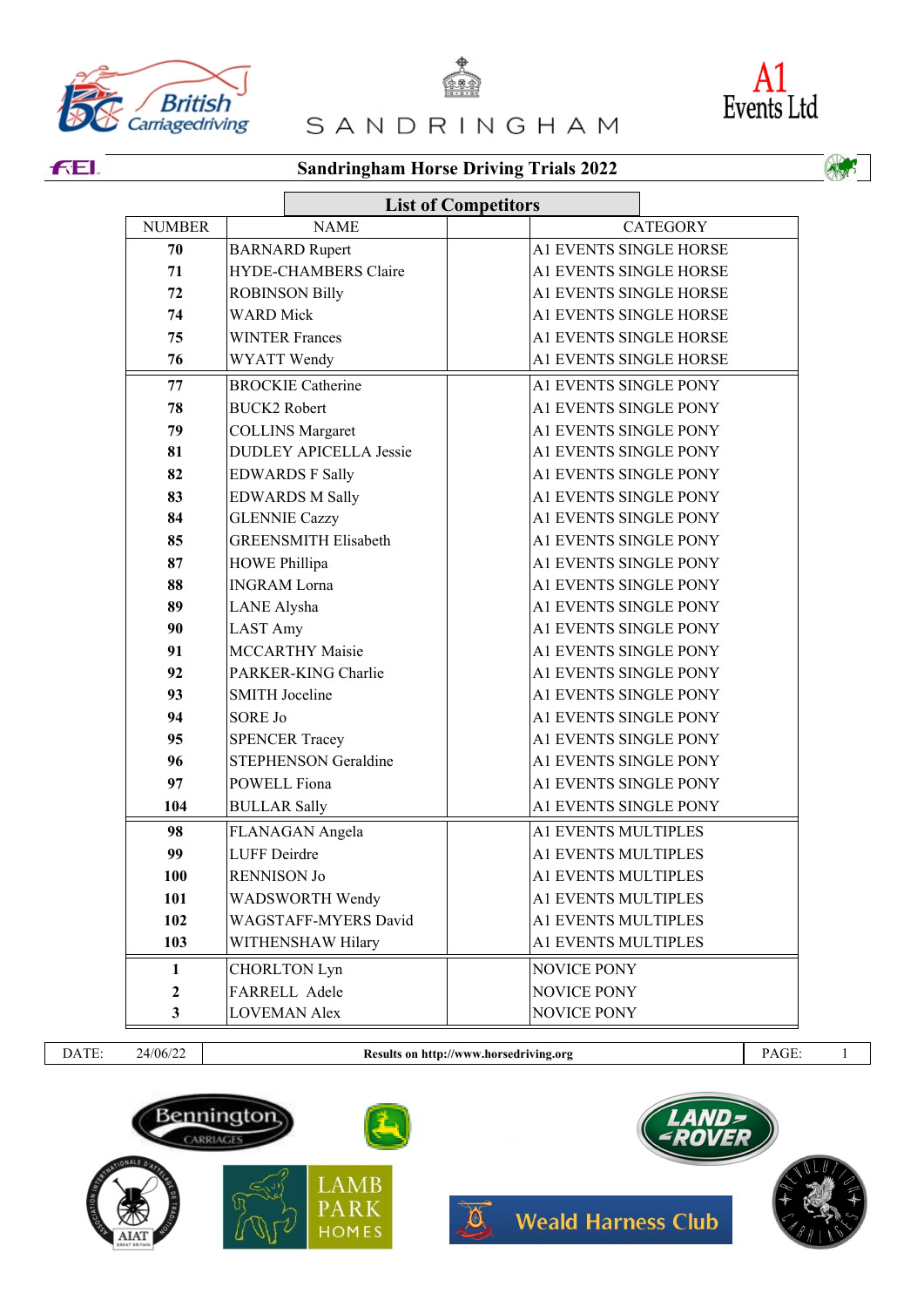





**FEI.**